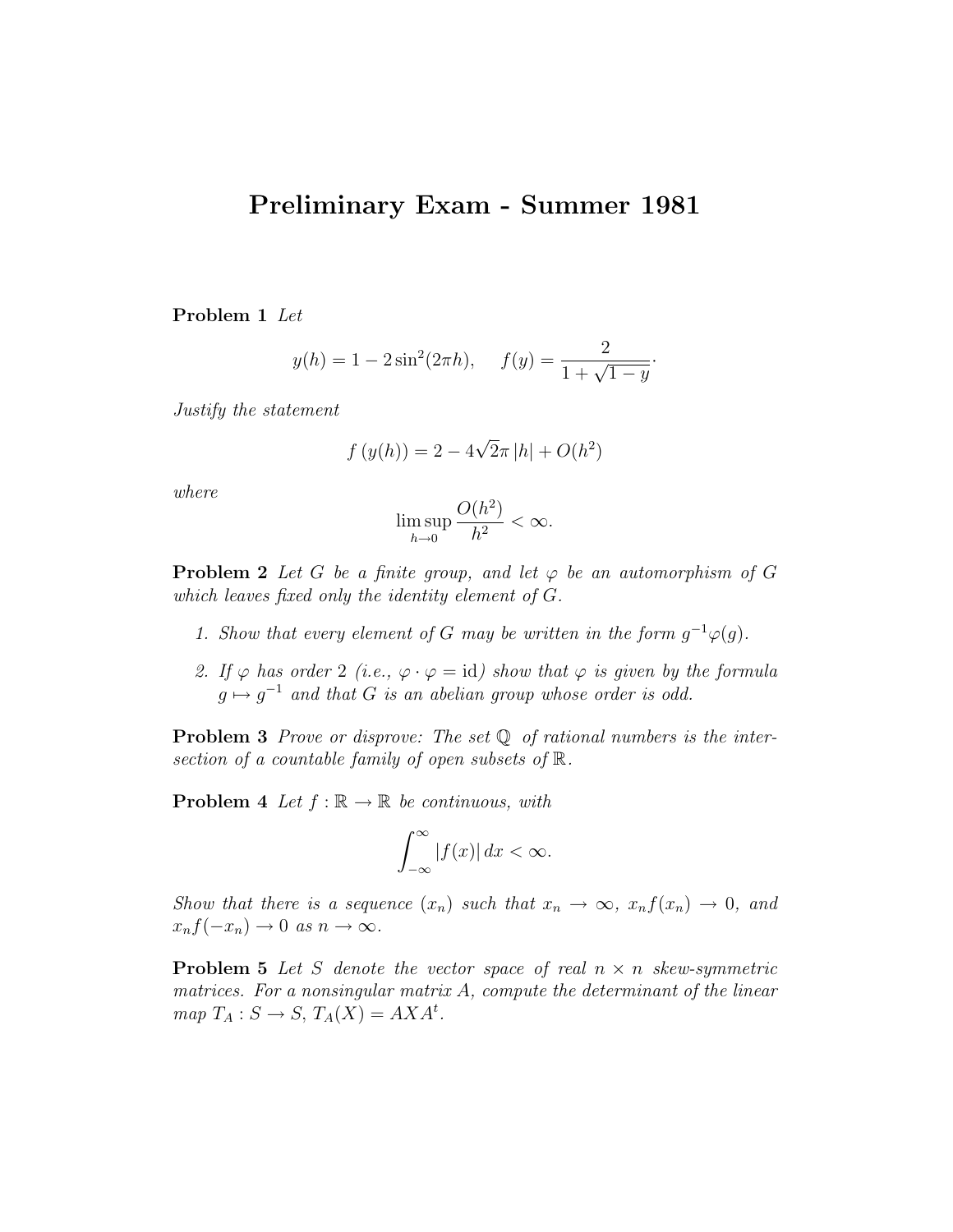**Problem 6** Let  $SO(3)$  denote the group of orthogonal transformations of  $\mathbb{R}^3$ of determinant 1. Let  $Q \subset S\mathbb{O}(3)$  be the subset of symmetric transformations  $\neq I$ . Let  $P^2$  denote the space of lines through the origin in  $\mathbb{R}^3$ .

- 1. Show that  $P^2$  and  $SO(3)$  are compact metric spaces (in their usual topologies).
- 2. Show that  $P^2$  and  $Q$  are homeomorphic.

Problem 7 Compute

$$
\frac{1}{2\pi i} \int_C \frac{dz}{\sin\frac{1}{z}},
$$

where C is the circle  $|z| = \frac{1}{z}$ 5 , positively oriented.

**Problem 8** Show that  $x^{10} + x^9 + x^8 + \cdots + x + 1$  is irreducible over Q. How about  $x^{11} + x^{10} + \cdots + x + 1$ ?

**Problem 9** Let  $f : \mathbb{R} \to \mathbb{R}$  be the function of period  $2\pi$  such that  $f(x) = x^3$  $for -\pi \leqslant x < \pi$ .

- 1. Prove that the Fourier series for f has the form  $\sum_{n=0}^{\infty}$ 1  $b_n$  sin nx and write an integral formula for  $b_n$  (do not evaluate it).
- 2. Prove that the Fourier series converges for all x.
- 3. Prove

$$
\sum_{n=1}^{\infty} b_n^2 = \frac{2\pi^6}{7} \cdot
$$

**Problem 10** Let S be a vector space of complex sequences  $\{a_n\}_{n=1}^{\infty}$ . Define the map  $T : S \to S$  by  $T\{a_1, a_2, a_3, \ldots\} = \{a_2, a_3, \ldots\}.$ 

- 1. Describe the eigenvectors of T.
- 2. Consider the difference equation  $x_{n+2} = x_{n+1} + x_n$ . Show that the solutions of this equation define a two-dimensional subspace  $E \subset S$ and that  $T(E) \subset E$ . Find an explicit basis for E.
- 3. The Fibonacci numbers are defined recursively by  $f_1 = 1$ ,  $f_2 = 1$ , and  $f_{n+2} = f_{n+1} + f_n$  for  $n \ge 1$ . Find and explicit formula for  $f_n$ .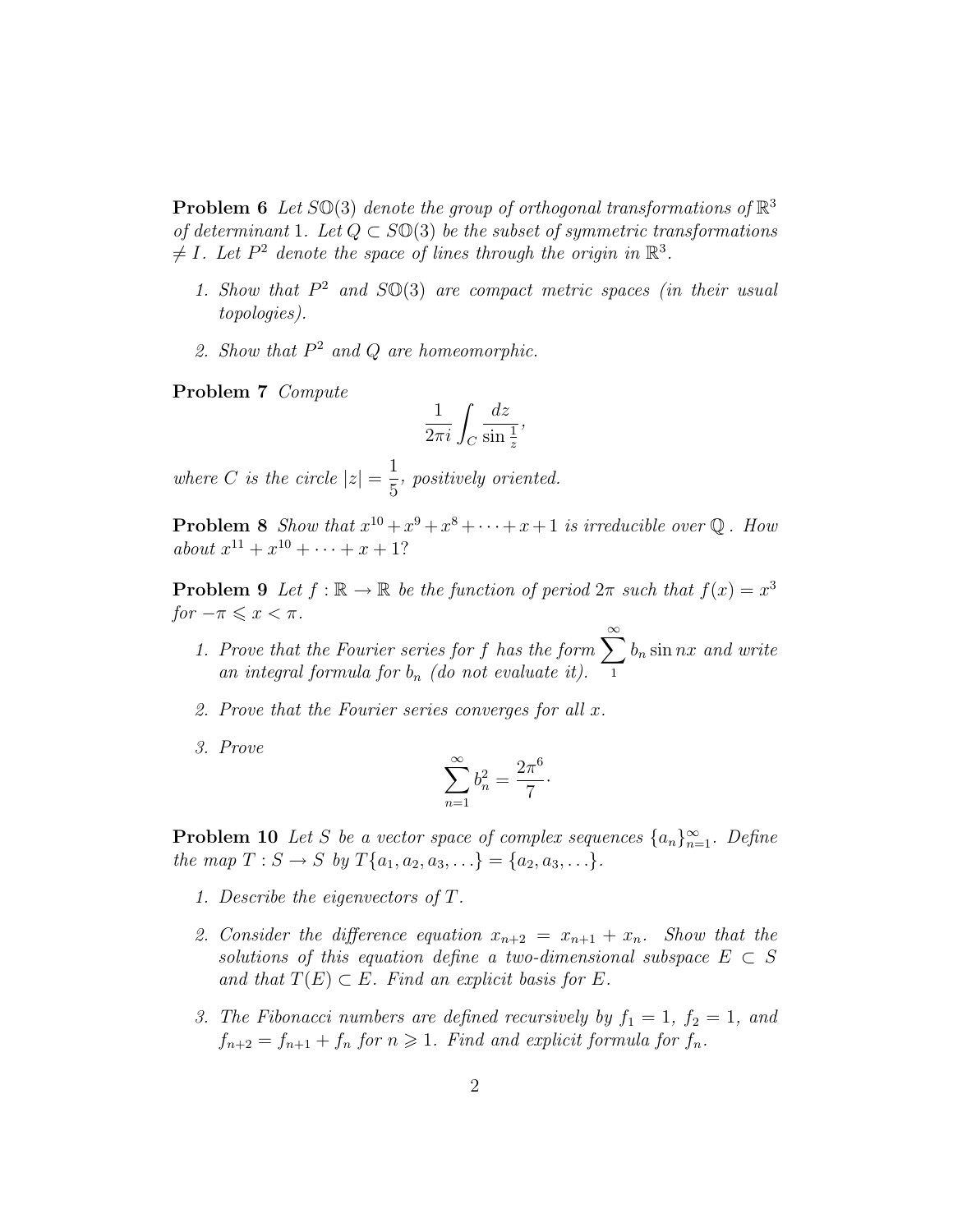Note: See also Problem ??.

Problem 11 Show that the equation

$$
x\left(1+\log\left(\frac{1}{\varepsilon\sqrt{x}}\right)\right) = 1, \quad x > 0, \quad \varepsilon > 0,
$$

has, for each sufficiently small  $\varepsilon > 0$ , exactly two solutions. Let  $x(\varepsilon)$  be the smaller one. Show that

- 1.  $x(\varepsilon) \to 0$  as  $\varepsilon \to 0+$ ;
- yet for any  $s > 0$ ,
- 2.  $\varepsilon^{-s}x(\varepsilon) \to \infty$  as  $\varepsilon \to 0+$ .

**Problem 12** Show that no commutative ring with identity has additive group *isomorphic to*  $\mathbb{Q}/\mathbb{Z}$ .

**Problem 13** Let G be an additive group, and  $u, v : G \to G$  homomorphisms. Show that the map  $f: G \to G$ ,  $f(x) = x - v(u(x))$  is surjective if the map  $h: G \to G$ ,  $h(x) = x - u(v(x))$  is surjective.

**Problem 14** Let  $I \subset \mathbb{R}$  be the open interval from 0 to 1. Let  $f : I \to \mathbb{C}$ be  $C^1$  (i.e., the real and imaginary parts are continuously differentiable). Suppose that  $f(t) \to 0$ ,  $f'(t) \to C \neq 0$  as  $t \to 0^+$ . Show that the function  $g(t) = |f(t)|$  is  $C^1$  for sufficiently small  $t > 0$  and that  $\lim_{t \to 0+} g'(t)$  exists, and evaluate the limit.

**Problem 15** Let V be a finite-dimensional vector space over the rationals  $\mathbb Q$  and let M be an automorphism of V such that M fixes no nonzero vector in V. Suppose that  $M^p$  is the identity map on V, where p is a prime number. Show that the dimension of V is divisible by  $p-1$ .

**Problem 16** Let  $\{f_n\}$  be a sequence of continuous functions defined from  $[0, 1] \rightarrow \mathbb{R}$  such that

$$
\int_0^1 (f_n(x) - f_m(x))^2 dx \to 0 \text{ as } n, m \to \infty.
$$

Let  $K : [0,1] \times [0,1] \to \mathbb{R}$  be continuous. Define  $g_n : [0,1] \to \mathbb{R}$  by

$$
g_n(x) = \int_0^1 K(x, y) f_n(y) dy.
$$

Prove that the sequence  $\{g_n\}$  converges uniformly.